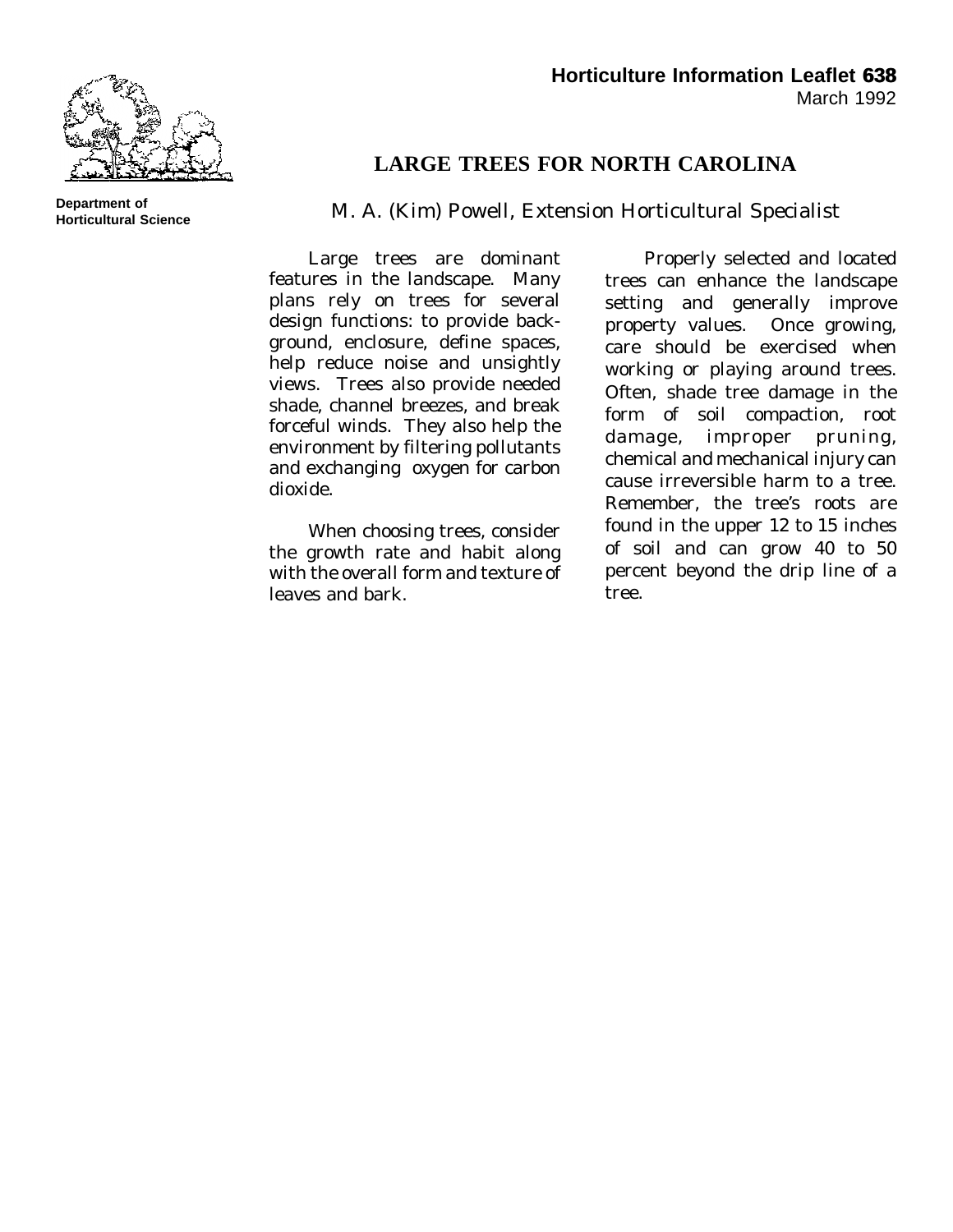| <b>COMMON NAME</b><br>Zone Group<br>Rate<br><b>Spread</b><br><b>Landscape Remarks</b><br><b>Texture</b><br>Form<br><b>Exposure</b><br>med-fast<br>$40 - 50'$<br>Acer floridanum<br>6,7,8<br>D<br>medium<br>oval<br>excellent shade tree and<br>sun<br><b>FLORIDA MAPLE</b><br>$20-25'$<br>beautiful fall color<br>6,7,8<br>D<br>dense-broad<br>"Crimson King" red-purple<br>moderate<br>$60-80'$<br>sun<br>coarse<br><b>NORWAY MAPLE</b><br>$50-70'$<br>spreading<br>foliage<br>branches<br>6,7,8<br>D<br>Acer rubrum<br>rapid<br>sun/shade<br>medium<br>beautiful habit and color<br>symmetrical<br>$40-50'$<br><b>RED MAPLE</b><br>$25 - 35'$<br>"October Glory" - scarlet<br>spreading<br>branches<br>foliage in fall<br>fast growing shade tree but<br>6,7,8<br>D<br>rapid<br>medium<br>upright<br>$60 - 80'$<br>sun<br>noted for weak branches and<br><b>SILVER MAPLE</b><br>$50-75'$<br>open<br>branches<br>shallow roots<br>6,7<br>$\mathbf D$<br>50-75<br>Acer saccharum<br>slow<br>medium-<br>excellent landscape tree<br>round top<br>sun or<br><b>SUGAR MAPLE</b><br>$30 - 40$<br>casts very dense shade<br>part shade<br>coarse<br>good shade tree for<br>6,7,8<br>D<br>moderate<br>medium<br>irregular<br>$60-100'$<br>sun or<br><b>PECAN</b><br>"edible" landscape<br>$30-50'$<br>part shade<br>open<br>branches<br>6,7,8<br>D<br>slow to<br>medium<br>infrequently propagated in<br>spreading<br>$60-100'$<br>sun<br><b>HICKORIES</b><br>$30-50'$<br>nurseries but grows natively<br>moderate<br>crown<br>6,7,8<br>D<br>rapid<br>thick trunk<br>long-lived untidy tree;<br>$30-50'$<br>sun<br>coarse<br>SOUTHERN CATALPA<br>$20 - 25'$<br>interesting winter habit;<br>crooked<br>good habitat for fish bait<br>branches<br>$\bf E$<br>6,7,8<br>rapid<br>fine<br>$30 - 50$<br>excellent screen tree for<br>pyramidal<br>sun or<br>DEODAR CEDAR<br>$20-30'$<br>Piedmont; good substitute<br>part shade<br>pendelous<br>for white pines<br>branches<br>E<br>fine<br>rich green foliage<br>6,7,8<br>medium<br>$40-50'$<br>sun<br>narrow<br>JAPANESE CRYPTOMERIA<br>$10-20'$<br>interesting bark<br>columnar<br>${\bf E}$<br>good green color during growing<br>6,7,8<br>medium<br>moderate<br>pyramidal<br>$50-60'$<br>sun to<br>$20 - 25'$<br>season; tends to "brown out"<br>to slow<br>shade<br><b>CHINAFIR</b><br>inside as it matures<br>fast growing can be size<br>6,7,8<br>E<br>medium<br>rapid<br>pyramidal<br>$50-70'$<br>sun<br>$10-15'$<br>controlled, several varieties -<br>leylandi<br>LEYLAND CYPRESS<br>excellent screening plant<br>Diospyrus virginiana<br>6,7,8<br>slender<br>very interesting bark-<br>D<br>slow<br>$40-50'$<br>sun<br>coarse<br>"edible landscape" plant<br><b>PERSIMMON</b><br>$20-30'$<br>irregular<br>large tree with very dense<br>dense-low<br>6,7,8<br>D<br>slow<br>medium<br>$60 - 80'$<br>sun<br><b>BEECH</b><br>shade; foliage often remains<br>$40 - 60'$<br>spreading<br>on tree in winter<br>6,7<br>D<br>medium<br>broad<br>tolerates adverse conditions<br>rapid<br>$60 - 80'$<br>sun<br>WHITE ASH<br>"Autumn Purple"<br>rounded<br>$50-70'$<br>- good fall color<br>top<br>plant male species of tree - very<br>6,7,8<br>D<br>slow<br>medium<br>pyramidal<br>$40-70'$<br>sun<br><b>MAIDENHAIR TREE</b><br>interesting shape of foliage;<br>but later<br>$20-40'$<br>leaves fall rapidly in fall<br>rounded<br>6,7,8<br>fine-<br>many thornless varieties<br>D<br>moderate<br>upright,<br>sun<br>$50-75'$<br>available at nurseries;<br>HONEYLOCUST<br>medium<br>open with<br>$25-40'$<br>excellent street tree<br>maturity<br>6,7,8<br>E<br>moderate<br>fine<br>upright<br>$30 - 40'$<br>native evergreen-good for<br>sun<br><b>EASTERN RED CEDAR</b><br>with spread-<br>$10-20'$<br>to rapid<br>evergreen screen-<br>ing branches<br>interesting bark | <b>Botanical Name and</b> | <b>Hardiness</b> | Growth |  | Height |  |
|------------------------------------------------------------------------------------------------------------------------------------------------------------------------------------------------------------------------------------------------------------------------------------------------------------------------------------------------------------------------------------------------------------------------------------------------------------------------------------------------------------------------------------------------------------------------------------------------------------------------------------------------------------------------------------------------------------------------------------------------------------------------------------------------------------------------------------------------------------------------------------------------------------------------------------------------------------------------------------------------------------------------------------------------------------------------------------------------------------------------------------------------------------------------------------------------------------------------------------------------------------------------------------------------------------------------------------------------------------------------------------------------------------------------------------------------------------------------------------------------------------------------------------------------------------------------------------------------------------------------------------------------------------------------------------------------------------------------------------------------------------------------------------------------------------------------------------------------------------------------------------------------------------------------------------------------------------------------------------------------------------------------------------------------------------------------------------------------------------------------------------------------------------------------------------------------------------------------------------------------------------------------------------------------------------------------------------------------------------------------------------------------------------------------------------------------------------------------------------------------------------------------------------------------------------------------------------------------------------------------------------------------------------------------------------------------------------------------------------------------------------------------------------------------------------------------------------------------------------------------------------------------------------------------------------------------------------------------------------------------------------------------------------------------------------------------------------------------------------------------------------------------------------------------------------------------------------------------------------------------------------------------------------------------------------------------------------------------------------------------------------------------------------------------------------------------------------------------------------------------------------------------------------------------------------------------------------------------------------------------------------------------------------------------------------------------------------------------------------------------------------------------------------------------------------------------|---------------------------|------------------|--------|--|--------|--|
|                                                                                                                                                                                                                                                                                                                                                                                                                                                                                                                                                                                                                                                                                                                                                                                                                                                                                                                                                                                                                                                                                                                                                                                                                                                                                                                                                                                                                                                                                                                                                                                                                                                                                                                                                                                                                                                                                                                                                                                                                                                                                                                                                                                                                                                                                                                                                                                                                                                                                                                                                                                                                                                                                                                                                                                                                                                                                                                                                                                                                                                                                                                                                                                                                                                                                                                                                                                                                                                                                                                                                                                                                                                                                                                                                                                                                        |                           |                  |        |  |        |  |
|                                                                                                                                                                                                                                                                                                                                                                                                                                                                                                                                                                                                                                                                                                                                                                                                                                                                                                                                                                                                                                                                                                                                                                                                                                                                                                                                                                                                                                                                                                                                                                                                                                                                                                                                                                                                                                                                                                                                                                                                                                                                                                                                                                                                                                                                                                                                                                                                                                                                                                                                                                                                                                                                                                                                                                                                                                                                                                                                                                                                                                                                                                                                                                                                                                                                                                                                                                                                                                                                                                                                                                                                                                                                                                                                                                                                                        |                           |                  |        |  |        |  |
|                                                                                                                                                                                                                                                                                                                                                                                                                                                                                                                                                                                                                                                                                                                                                                                                                                                                                                                                                                                                                                                                                                                                                                                                                                                                                                                                                                                                                                                                                                                                                                                                                                                                                                                                                                                                                                                                                                                                                                                                                                                                                                                                                                                                                                                                                                                                                                                                                                                                                                                                                                                                                                                                                                                                                                                                                                                                                                                                                                                                                                                                                                                                                                                                                                                                                                                                                                                                                                                                                                                                                                                                                                                                                                                                                                                                                        |                           |                  |        |  |        |  |
|                                                                                                                                                                                                                                                                                                                                                                                                                                                                                                                                                                                                                                                                                                                                                                                                                                                                                                                                                                                                                                                                                                                                                                                                                                                                                                                                                                                                                                                                                                                                                                                                                                                                                                                                                                                                                                                                                                                                                                                                                                                                                                                                                                                                                                                                                                                                                                                                                                                                                                                                                                                                                                                                                                                                                                                                                                                                                                                                                                                                                                                                                                                                                                                                                                                                                                                                                                                                                                                                                                                                                                                                                                                                                                                                                                                                                        | Acer platanoides          |                  |        |  |        |  |
|                                                                                                                                                                                                                                                                                                                                                                                                                                                                                                                                                                                                                                                                                                                                                                                                                                                                                                                                                                                                                                                                                                                                                                                                                                                                                                                                                                                                                                                                                                                                                                                                                                                                                                                                                                                                                                                                                                                                                                                                                                                                                                                                                                                                                                                                                                                                                                                                                                                                                                                                                                                                                                                                                                                                                                                                                                                                                                                                                                                                                                                                                                                                                                                                                                                                                                                                                                                                                                                                                                                                                                                                                                                                                                                                                                                                                        |                           |                  |        |  |        |  |
|                                                                                                                                                                                                                                                                                                                                                                                                                                                                                                                                                                                                                                                                                                                                                                                                                                                                                                                                                                                                                                                                                                                                                                                                                                                                                                                                                                                                                                                                                                                                                                                                                                                                                                                                                                                                                                                                                                                                                                                                                                                                                                                                                                                                                                                                                                                                                                                                                                                                                                                                                                                                                                                                                                                                                                                                                                                                                                                                                                                                                                                                                                                                                                                                                                                                                                                                                                                                                                                                                                                                                                                                                                                                                                                                                                                                                        |                           |                  |        |  |        |  |
|                                                                                                                                                                                                                                                                                                                                                                                                                                                                                                                                                                                                                                                                                                                                                                                                                                                                                                                                                                                                                                                                                                                                                                                                                                                                                                                                                                                                                                                                                                                                                                                                                                                                                                                                                                                                                                                                                                                                                                                                                                                                                                                                                                                                                                                                                                                                                                                                                                                                                                                                                                                                                                                                                                                                                                                                                                                                                                                                                                                                                                                                                                                                                                                                                                                                                                                                                                                                                                                                                                                                                                                                                                                                                                                                                                                                                        |                           |                  |        |  |        |  |
|                                                                                                                                                                                                                                                                                                                                                                                                                                                                                                                                                                                                                                                                                                                                                                                                                                                                                                                                                                                                                                                                                                                                                                                                                                                                                                                                                                                                                                                                                                                                                                                                                                                                                                                                                                                                                                                                                                                                                                                                                                                                                                                                                                                                                                                                                                                                                                                                                                                                                                                                                                                                                                                                                                                                                                                                                                                                                                                                                                                                                                                                                                                                                                                                                                                                                                                                                                                                                                                                                                                                                                                                                                                                                                                                                                                                                        |                           |                  |        |  |        |  |
|                                                                                                                                                                                                                                                                                                                                                                                                                                                                                                                                                                                                                                                                                                                                                                                                                                                                                                                                                                                                                                                                                                                                                                                                                                                                                                                                                                                                                                                                                                                                                                                                                                                                                                                                                                                                                                                                                                                                                                                                                                                                                                                                                                                                                                                                                                                                                                                                                                                                                                                                                                                                                                                                                                                                                                                                                                                                                                                                                                                                                                                                                                                                                                                                                                                                                                                                                                                                                                                                                                                                                                                                                                                                                                                                                                                                                        |                           |                  |        |  |        |  |
|                                                                                                                                                                                                                                                                                                                                                                                                                                                                                                                                                                                                                                                                                                                                                                                                                                                                                                                                                                                                                                                                                                                                                                                                                                                                                                                                                                                                                                                                                                                                                                                                                                                                                                                                                                                                                                                                                                                                                                                                                                                                                                                                                                                                                                                                                                                                                                                                                                                                                                                                                                                                                                                                                                                                                                                                                                                                                                                                                                                                                                                                                                                                                                                                                                                                                                                                                                                                                                                                                                                                                                                                                                                                                                                                                                                                                        | Acer saccharinum          |                  |        |  |        |  |
|                                                                                                                                                                                                                                                                                                                                                                                                                                                                                                                                                                                                                                                                                                                                                                                                                                                                                                                                                                                                                                                                                                                                                                                                                                                                                                                                                                                                                                                                                                                                                                                                                                                                                                                                                                                                                                                                                                                                                                                                                                                                                                                                                                                                                                                                                                                                                                                                                                                                                                                                                                                                                                                                                                                                                                                                                                                                                                                                                                                                                                                                                                                                                                                                                                                                                                                                                                                                                                                                                                                                                                                                                                                                                                                                                                                                                        |                           |                  |        |  |        |  |
|                                                                                                                                                                                                                                                                                                                                                                                                                                                                                                                                                                                                                                                                                                                                                                                                                                                                                                                                                                                                                                                                                                                                                                                                                                                                                                                                                                                                                                                                                                                                                                                                                                                                                                                                                                                                                                                                                                                                                                                                                                                                                                                                                                                                                                                                                                                                                                                                                                                                                                                                                                                                                                                                                                                                                                                                                                                                                                                                                                                                                                                                                                                                                                                                                                                                                                                                                                                                                                                                                                                                                                                                                                                                                                                                                                                                                        |                           |                  |        |  |        |  |
|                                                                                                                                                                                                                                                                                                                                                                                                                                                                                                                                                                                                                                                                                                                                                                                                                                                                                                                                                                                                                                                                                                                                                                                                                                                                                                                                                                                                                                                                                                                                                                                                                                                                                                                                                                                                                                                                                                                                                                                                                                                                                                                                                                                                                                                                                                                                                                                                                                                                                                                                                                                                                                                                                                                                                                                                                                                                                                                                                                                                                                                                                                                                                                                                                                                                                                                                                                                                                                                                                                                                                                                                                                                                                                                                                                                                                        |                           |                  |        |  |        |  |
|                                                                                                                                                                                                                                                                                                                                                                                                                                                                                                                                                                                                                                                                                                                                                                                                                                                                                                                                                                                                                                                                                                                                                                                                                                                                                                                                                                                                                                                                                                                                                                                                                                                                                                                                                                                                                                                                                                                                                                                                                                                                                                                                                                                                                                                                                                                                                                                                                                                                                                                                                                                                                                                                                                                                                                                                                                                                                                                                                                                                                                                                                                                                                                                                                                                                                                                                                                                                                                                                                                                                                                                                                                                                                                                                                                                                                        |                           |                  |        |  |        |  |
|                                                                                                                                                                                                                                                                                                                                                                                                                                                                                                                                                                                                                                                                                                                                                                                                                                                                                                                                                                                                                                                                                                                                                                                                                                                                                                                                                                                                                                                                                                                                                                                                                                                                                                                                                                                                                                                                                                                                                                                                                                                                                                                                                                                                                                                                                                                                                                                                                                                                                                                                                                                                                                                                                                                                                                                                                                                                                                                                                                                                                                                                                                                                                                                                                                                                                                                                                                                                                                                                                                                                                                                                                                                                                                                                                                                                                        | Carya illinoensis         |                  |        |  |        |  |
|                                                                                                                                                                                                                                                                                                                                                                                                                                                                                                                                                                                                                                                                                                                                                                                                                                                                                                                                                                                                                                                                                                                                                                                                                                                                                                                                                                                                                                                                                                                                                                                                                                                                                                                                                                                                                                                                                                                                                                                                                                                                                                                                                                                                                                                                                                                                                                                                                                                                                                                                                                                                                                                                                                                                                                                                                                                                                                                                                                                                                                                                                                                                                                                                                                                                                                                                                                                                                                                                                                                                                                                                                                                                                                                                                                                                                        |                           |                  |        |  |        |  |
|                                                                                                                                                                                                                                                                                                                                                                                                                                                                                                                                                                                                                                                                                                                                                                                                                                                                                                                                                                                                                                                                                                                                                                                                                                                                                                                                                                                                                                                                                                                                                                                                                                                                                                                                                                                                                                                                                                                                                                                                                                                                                                                                                                                                                                                                                                                                                                                                                                                                                                                                                                                                                                                                                                                                                                                                                                                                                                                                                                                                                                                                                                                                                                                                                                                                                                                                                                                                                                                                                                                                                                                                                                                                                                                                                                                                                        |                           |                  |        |  |        |  |
|                                                                                                                                                                                                                                                                                                                                                                                                                                                                                                                                                                                                                                                                                                                                                                                                                                                                                                                                                                                                                                                                                                                                                                                                                                                                                                                                                                                                                                                                                                                                                                                                                                                                                                                                                                                                                                                                                                                                                                                                                                                                                                                                                                                                                                                                                                                                                                                                                                                                                                                                                                                                                                                                                                                                                                                                                                                                                                                                                                                                                                                                                                                                                                                                                                                                                                                                                                                                                                                                                                                                                                                                                                                                                                                                                                                                                        | Carya spp.                |                  |        |  |        |  |
|                                                                                                                                                                                                                                                                                                                                                                                                                                                                                                                                                                                                                                                                                                                                                                                                                                                                                                                                                                                                                                                                                                                                                                                                                                                                                                                                                                                                                                                                                                                                                                                                                                                                                                                                                                                                                                                                                                                                                                                                                                                                                                                                                                                                                                                                                                                                                                                                                                                                                                                                                                                                                                                                                                                                                                                                                                                                                                                                                                                                                                                                                                                                                                                                                                                                                                                                                                                                                                                                                                                                                                                                                                                                                                                                                                                                                        |                           |                  |        |  |        |  |
|                                                                                                                                                                                                                                                                                                                                                                                                                                                                                                                                                                                                                                                                                                                                                                                                                                                                                                                                                                                                                                                                                                                                                                                                                                                                                                                                                                                                                                                                                                                                                                                                                                                                                                                                                                                                                                                                                                                                                                                                                                                                                                                                                                                                                                                                                                                                                                                                                                                                                                                                                                                                                                                                                                                                                                                                                                                                                                                                                                                                                                                                                                                                                                                                                                                                                                                                                                                                                                                                                                                                                                                                                                                                                                                                                                                                                        | Catalpa bignonoides       |                  |        |  |        |  |
|                                                                                                                                                                                                                                                                                                                                                                                                                                                                                                                                                                                                                                                                                                                                                                                                                                                                                                                                                                                                                                                                                                                                                                                                                                                                                                                                                                                                                                                                                                                                                                                                                                                                                                                                                                                                                                                                                                                                                                                                                                                                                                                                                                                                                                                                                                                                                                                                                                                                                                                                                                                                                                                                                                                                                                                                                                                                                                                                                                                                                                                                                                                                                                                                                                                                                                                                                                                                                                                                                                                                                                                                                                                                                                                                                                                                                        |                           |                  |        |  |        |  |
|                                                                                                                                                                                                                                                                                                                                                                                                                                                                                                                                                                                                                                                                                                                                                                                                                                                                                                                                                                                                                                                                                                                                                                                                                                                                                                                                                                                                                                                                                                                                                                                                                                                                                                                                                                                                                                                                                                                                                                                                                                                                                                                                                                                                                                                                                                                                                                                                                                                                                                                                                                                                                                                                                                                                                                                                                                                                                                                                                                                                                                                                                                                                                                                                                                                                                                                                                                                                                                                                                                                                                                                                                                                                                                                                                                                                                        |                           |                  |        |  |        |  |
|                                                                                                                                                                                                                                                                                                                                                                                                                                                                                                                                                                                                                                                                                                                                                                                                                                                                                                                                                                                                                                                                                                                                                                                                                                                                                                                                                                                                                                                                                                                                                                                                                                                                                                                                                                                                                                                                                                                                                                                                                                                                                                                                                                                                                                                                                                                                                                                                                                                                                                                                                                                                                                                                                                                                                                                                                                                                                                                                                                                                                                                                                                                                                                                                                                                                                                                                                                                                                                                                                                                                                                                                                                                                                                                                                                                                                        | Cedrus deodora            |                  |        |  |        |  |
|                                                                                                                                                                                                                                                                                                                                                                                                                                                                                                                                                                                                                                                                                                                                                                                                                                                                                                                                                                                                                                                                                                                                                                                                                                                                                                                                                                                                                                                                                                                                                                                                                                                                                                                                                                                                                                                                                                                                                                                                                                                                                                                                                                                                                                                                                                                                                                                                                                                                                                                                                                                                                                                                                                                                                                                                                                                                                                                                                                                                                                                                                                                                                                                                                                                                                                                                                                                                                                                                                                                                                                                                                                                                                                                                                                                                                        |                           |                  |        |  |        |  |
|                                                                                                                                                                                                                                                                                                                                                                                                                                                                                                                                                                                                                                                                                                                                                                                                                                                                                                                                                                                                                                                                                                                                                                                                                                                                                                                                                                                                                                                                                                                                                                                                                                                                                                                                                                                                                                                                                                                                                                                                                                                                                                                                                                                                                                                                                                                                                                                                                                                                                                                                                                                                                                                                                                                                                                                                                                                                                                                                                                                                                                                                                                                                                                                                                                                                                                                                                                                                                                                                                                                                                                                                                                                                                                                                                                                                                        |                           |                  |        |  |        |  |
|                                                                                                                                                                                                                                                                                                                                                                                                                                                                                                                                                                                                                                                                                                                                                                                                                                                                                                                                                                                                                                                                                                                                                                                                                                                                                                                                                                                                                                                                                                                                                                                                                                                                                                                                                                                                                                                                                                                                                                                                                                                                                                                                                                                                                                                                                                                                                                                                                                                                                                                                                                                                                                                                                                                                                                                                                                                                                                                                                                                                                                                                                                                                                                                                                                                                                                                                                                                                                                                                                                                                                                                                                                                                                                                                                                                                                        | Cryptomeria japonica      |                  |        |  |        |  |
|                                                                                                                                                                                                                                                                                                                                                                                                                                                                                                                                                                                                                                                                                                                                                                                                                                                                                                                                                                                                                                                                                                                                                                                                                                                                                                                                                                                                                                                                                                                                                                                                                                                                                                                                                                                                                                                                                                                                                                                                                                                                                                                                                                                                                                                                                                                                                                                                                                                                                                                                                                                                                                                                                                                                                                                                                                                                                                                                                                                                                                                                                                                                                                                                                                                                                                                                                                                                                                                                                                                                                                                                                                                                                                                                                                                                                        |                           |                  |        |  |        |  |
|                                                                                                                                                                                                                                                                                                                                                                                                                                                                                                                                                                                                                                                                                                                                                                                                                                                                                                                                                                                                                                                                                                                                                                                                                                                                                                                                                                                                                                                                                                                                                                                                                                                                                                                                                                                                                                                                                                                                                                                                                                                                                                                                                                                                                                                                                                                                                                                                                                                                                                                                                                                                                                                                                                                                                                                                                                                                                                                                                                                                                                                                                                                                                                                                                                                                                                                                                                                                                                                                                                                                                                                                                                                                                                                                                                                                                        | Cunninghamia              |                  |        |  |        |  |
|                                                                                                                                                                                                                                                                                                                                                                                                                                                                                                                                                                                                                                                                                                                                                                                                                                                                                                                                                                                                                                                                                                                                                                                                                                                                                                                                                                                                                                                                                                                                                                                                                                                                                                                                                                                                                                                                                                                                                                                                                                                                                                                                                                                                                                                                                                                                                                                                                                                                                                                                                                                                                                                                                                                                                                                                                                                                                                                                                                                                                                                                                                                                                                                                                                                                                                                                                                                                                                                                                                                                                                                                                                                                                                                                                                                                                        | lanceolata                |                  |        |  |        |  |
|                                                                                                                                                                                                                                                                                                                                                                                                                                                                                                                                                                                                                                                                                                                                                                                                                                                                                                                                                                                                                                                                                                                                                                                                                                                                                                                                                                                                                                                                                                                                                                                                                                                                                                                                                                                                                                                                                                                                                                                                                                                                                                                                                                                                                                                                                                                                                                                                                                                                                                                                                                                                                                                                                                                                                                                                                                                                                                                                                                                                                                                                                                                                                                                                                                                                                                                                                                                                                                                                                                                                                                                                                                                                                                                                                                                                                        |                           |                  |        |  |        |  |
|                                                                                                                                                                                                                                                                                                                                                                                                                                                                                                                                                                                                                                                                                                                                                                                                                                                                                                                                                                                                                                                                                                                                                                                                                                                                                                                                                                                                                                                                                                                                                                                                                                                                                                                                                                                                                                                                                                                                                                                                                                                                                                                                                                                                                                                                                                                                                                                                                                                                                                                                                                                                                                                                                                                                                                                                                                                                                                                                                                                                                                                                                                                                                                                                                                                                                                                                                                                                                                                                                                                                                                                                                                                                                                                                                                                                                        | x Cupressocyparis         |                  |        |  |        |  |
|                                                                                                                                                                                                                                                                                                                                                                                                                                                                                                                                                                                                                                                                                                                                                                                                                                                                                                                                                                                                                                                                                                                                                                                                                                                                                                                                                                                                                                                                                                                                                                                                                                                                                                                                                                                                                                                                                                                                                                                                                                                                                                                                                                                                                                                                                                                                                                                                                                                                                                                                                                                                                                                                                                                                                                                                                                                                                                                                                                                                                                                                                                                                                                                                                                                                                                                                                                                                                                                                                                                                                                                                                                                                                                                                                                                                                        |                           |                  |        |  |        |  |
|                                                                                                                                                                                                                                                                                                                                                                                                                                                                                                                                                                                                                                                                                                                                                                                                                                                                                                                                                                                                                                                                                                                                                                                                                                                                                                                                                                                                                                                                                                                                                                                                                                                                                                                                                                                                                                                                                                                                                                                                                                                                                                                                                                                                                                                                                                                                                                                                                                                                                                                                                                                                                                                                                                                                                                                                                                                                                                                                                                                                                                                                                                                                                                                                                                                                                                                                                                                                                                                                                                                                                                                                                                                                                                                                                                                                                        |                           |                  |        |  |        |  |
|                                                                                                                                                                                                                                                                                                                                                                                                                                                                                                                                                                                                                                                                                                                                                                                                                                                                                                                                                                                                                                                                                                                                                                                                                                                                                                                                                                                                                                                                                                                                                                                                                                                                                                                                                                                                                                                                                                                                                                                                                                                                                                                                                                                                                                                                                                                                                                                                                                                                                                                                                                                                                                                                                                                                                                                                                                                                                                                                                                                                                                                                                                                                                                                                                                                                                                                                                                                                                                                                                                                                                                                                                                                                                                                                                                                                                        |                           |                  |        |  |        |  |
|                                                                                                                                                                                                                                                                                                                                                                                                                                                                                                                                                                                                                                                                                                                                                                                                                                                                                                                                                                                                                                                                                                                                                                                                                                                                                                                                                                                                                                                                                                                                                                                                                                                                                                                                                                                                                                                                                                                                                                                                                                                                                                                                                                                                                                                                                                                                                                                                                                                                                                                                                                                                                                                                                                                                                                                                                                                                                                                                                                                                                                                                                                                                                                                                                                                                                                                                                                                                                                                                                                                                                                                                                                                                                                                                                                                                                        |                           |                  |        |  |        |  |
|                                                                                                                                                                                                                                                                                                                                                                                                                                                                                                                                                                                                                                                                                                                                                                                                                                                                                                                                                                                                                                                                                                                                                                                                                                                                                                                                                                                                                                                                                                                                                                                                                                                                                                                                                                                                                                                                                                                                                                                                                                                                                                                                                                                                                                                                                                                                                                                                                                                                                                                                                                                                                                                                                                                                                                                                                                                                                                                                                                                                                                                                                                                                                                                                                                                                                                                                                                                                                                                                                                                                                                                                                                                                                                                                                                                                                        | Fagus grandiflora         |                  |        |  |        |  |
|                                                                                                                                                                                                                                                                                                                                                                                                                                                                                                                                                                                                                                                                                                                                                                                                                                                                                                                                                                                                                                                                                                                                                                                                                                                                                                                                                                                                                                                                                                                                                                                                                                                                                                                                                                                                                                                                                                                                                                                                                                                                                                                                                                                                                                                                                                                                                                                                                                                                                                                                                                                                                                                                                                                                                                                                                                                                                                                                                                                                                                                                                                                                                                                                                                                                                                                                                                                                                                                                                                                                                                                                                                                                                                                                                                                                                        |                           |                  |        |  |        |  |
|                                                                                                                                                                                                                                                                                                                                                                                                                                                                                                                                                                                                                                                                                                                                                                                                                                                                                                                                                                                                                                                                                                                                                                                                                                                                                                                                                                                                                                                                                                                                                                                                                                                                                                                                                                                                                                                                                                                                                                                                                                                                                                                                                                                                                                                                                                                                                                                                                                                                                                                                                                                                                                                                                                                                                                                                                                                                                                                                                                                                                                                                                                                                                                                                                                                                                                                                                                                                                                                                                                                                                                                                                                                                                                                                                                                                                        |                           |                  |        |  |        |  |
|                                                                                                                                                                                                                                                                                                                                                                                                                                                                                                                                                                                                                                                                                                                                                                                                                                                                                                                                                                                                                                                                                                                                                                                                                                                                                                                                                                                                                                                                                                                                                                                                                                                                                                                                                                                                                                                                                                                                                                                                                                                                                                                                                                                                                                                                                                                                                                                                                                                                                                                                                                                                                                                                                                                                                                                                                                                                                                                                                                                                                                                                                                                                                                                                                                                                                                                                                                                                                                                                                                                                                                                                                                                                                                                                                                                                                        | Fraxinus americana        |                  |        |  |        |  |
|                                                                                                                                                                                                                                                                                                                                                                                                                                                                                                                                                                                                                                                                                                                                                                                                                                                                                                                                                                                                                                                                                                                                                                                                                                                                                                                                                                                                                                                                                                                                                                                                                                                                                                                                                                                                                                                                                                                                                                                                                                                                                                                                                                                                                                                                                                                                                                                                                                                                                                                                                                                                                                                                                                                                                                                                                                                                                                                                                                                                                                                                                                                                                                                                                                                                                                                                                                                                                                                                                                                                                                                                                                                                                                                                                                                                                        |                           |                  |        |  |        |  |
|                                                                                                                                                                                                                                                                                                                                                                                                                                                                                                                                                                                                                                                                                                                                                                                                                                                                                                                                                                                                                                                                                                                                                                                                                                                                                                                                                                                                                                                                                                                                                                                                                                                                                                                                                                                                                                                                                                                                                                                                                                                                                                                                                                                                                                                                                                                                                                                                                                                                                                                                                                                                                                                                                                                                                                                                                                                                                                                                                                                                                                                                                                                                                                                                                                                                                                                                                                                                                                                                                                                                                                                                                                                                                                                                                                                                                        |                           |                  |        |  |        |  |
|                                                                                                                                                                                                                                                                                                                                                                                                                                                                                                                                                                                                                                                                                                                                                                                                                                                                                                                                                                                                                                                                                                                                                                                                                                                                                                                                                                                                                                                                                                                                                                                                                                                                                                                                                                                                                                                                                                                                                                                                                                                                                                                                                                                                                                                                                                                                                                                                                                                                                                                                                                                                                                                                                                                                                                                                                                                                                                                                                                                                                                                                                                                                                                                                                                                                                                                                                                                                                                                                                                                                                                                                                                                                                                                                                                                                                        | Ginkgo biloba             |                  |        |  |        |  |
|                                                                                                                                                                                                                                                                                                                                                                                                                                                                                                                                                                                                                                                                                                                                                                                                                                                                                                                                                                                                                                                                                                                                                                                                                                                                                                                                                                                                                                                                                                                                                                                                                                                                                                                                                                                                                                                                                                                                                                                                                                                                                                                                                                                                                                                                                                                                                                                                                                                                                                                                                                                                                                                                                                                                                                                                                                                                                                                                                                                                                                                                                                                                                                                                                                                                                                                                                                                                                                                                                                                                                                                                                                                                                                                                                                                                                        |                           |                  |        |  |        |  |
|                                                                                                                                                                                                                                                                                                                                                                                                                                                                                                                                                                                                                                                                                                                                                                                                                                                                                                                                                                                                                                                                                                                                                                                                                                                                                                                                                                                                                                                                                                                                                                                                                                                                                                                                                                                                                                                                                                                                                                                                                                                                                                                                                                                                                                                                                                                                                                                                                                                                                                                                                                                                                                                                                                                                                                                                                                                                                                                                                                                                                                                                                                                                                                                                                                                                                                                                                                                                                                                                                                                                                                                                                                                                                                                                                                                                                        |                           |                  |        |  |        |  |
|                                                                                                                                                                                                                                                                                                                                                                                                                                                                                                                                                                                                                                                                                                                                                                                                                                                                                                                                                                                                                                                                                                                                                                                                                                                                                                                                                                                                                                                                                                                                                                                                                                                                                                                                                                                                                                                                                                                                                                                                                                                                                                                                                                                                                                                                                                                                                                                                                                                                                                                                                                                                                                                                                                                                                                                                                                                                                                                                                                                                                                                                                                                                                                                                                                                                                                                                                                                                                                                                                                                                                                                                                                                                                                                                                                                                                        | Gelditsia triacanthos     |                  |        |  |        |  |
|                                                                                                                                                                                                                                                                                                                                                                                                                                                                                                                                                                                                                                                                                                                                                                                                                                                                                                                                                                                                                                                                                                                                                                                                                                                                                                                                                                                                                                                                                                                                                                                                                                                                                                                                                                                                                                                                                                                                                                                                                                                                                                                                                                                                                                                                                                                                                                                                                                                                                                                                                                                                                                                                                                                                                                                                                                                                                                                                                                                                                                                                                                                                                                                                                                                                                                                                                                                                                                                                                                                                                                                                                                                                                                                                                                                                                        |                           |                  |        |  |        |  |
|                                                                                                                                                                                                                                                                                                                                                                                                                                                                                                                                                                                                                                                                                                                                                                                                                                                                                                                                                                                                                                                                                                                                                                                                                                                                                                                                                                                                                                                                                                                                                                                                                                                                                                                                                                                                                                                                                                                                                                                                                                                                                                                                                                                                                                                                                                                                                                                                                                                                                                                                                                                                                                                                                                                                                                                                                                                                                                                                                                                                                                                                                                                                                                                                                                                                                                                                                                                                                                                                                                                                                                                                                                                                                                                                                                                                                        |                           |                  |        |  |        |  |
|                                                                                                                                                                                                                                                                                                                                                                                                                                                                                                                                                                                                                                                                                                                                                                                                                                                                                                                                                                                                                                                                                                                                                                                                                                                                                                                                                                                                                                                                                                                                                                                                                                                                                                                                                                                                                                                                                                                                                                                                                                                                                                                                                                                                                                                                                                                                                                                                                                                                                                                                                                                                                                                                                                                                                                                                                                                                                                                                                                                                                                                                                                                                                                                                                                                                                                                                                                                                                                                                                                                                                                                                                                                                                                                                                                                                                        | Juniperus virginiana      |                  |        |  |        |  |
|                                                                                                                                                                                                                                                                                                                                                                                                                                                                                                                                                                                                                                                                                                                                                                                                                                                                                                                                                                                                                                                                                                                                                                                                                                                                                                                                                                                                                                                                                                                                                                                                                                                                                                                                                                                                                                                                                                                                                                                                                                                                                                                                                                                                                                                                                                                                                                                                                                                                                                                                                                                                                                                                                                                                                                                                                                                                                                                                                                                                                                                                                                                                                                                                                                                                                                                                                                                                                                                                                                                                                                                                                                                                                                                                                                                                                        |                           |                  |        |  |        |  |
|                                                                                                                                                                                                                                                                                                                                                                                                                                                                                                                                                                                                                                                                                                                                                                                                                                                                                                                                                                                                                                                                                                                                                                                                                                                                                                                                                                                                                                                                                                                                                                                                                                                                                                                                                                                                                                                                                                                                                                                                                                                                                                                                                                                                                                                                                                                                                                                                                                                                                                                                                                                                                                                                                                                                                                                                                                                                                                                                                                                                                                                                                                                                                                                                                                                                                                                                                                                                                                                                                                                                                                                                                                                                                                                                                                                                                        |                           |                  |        |  |        |  |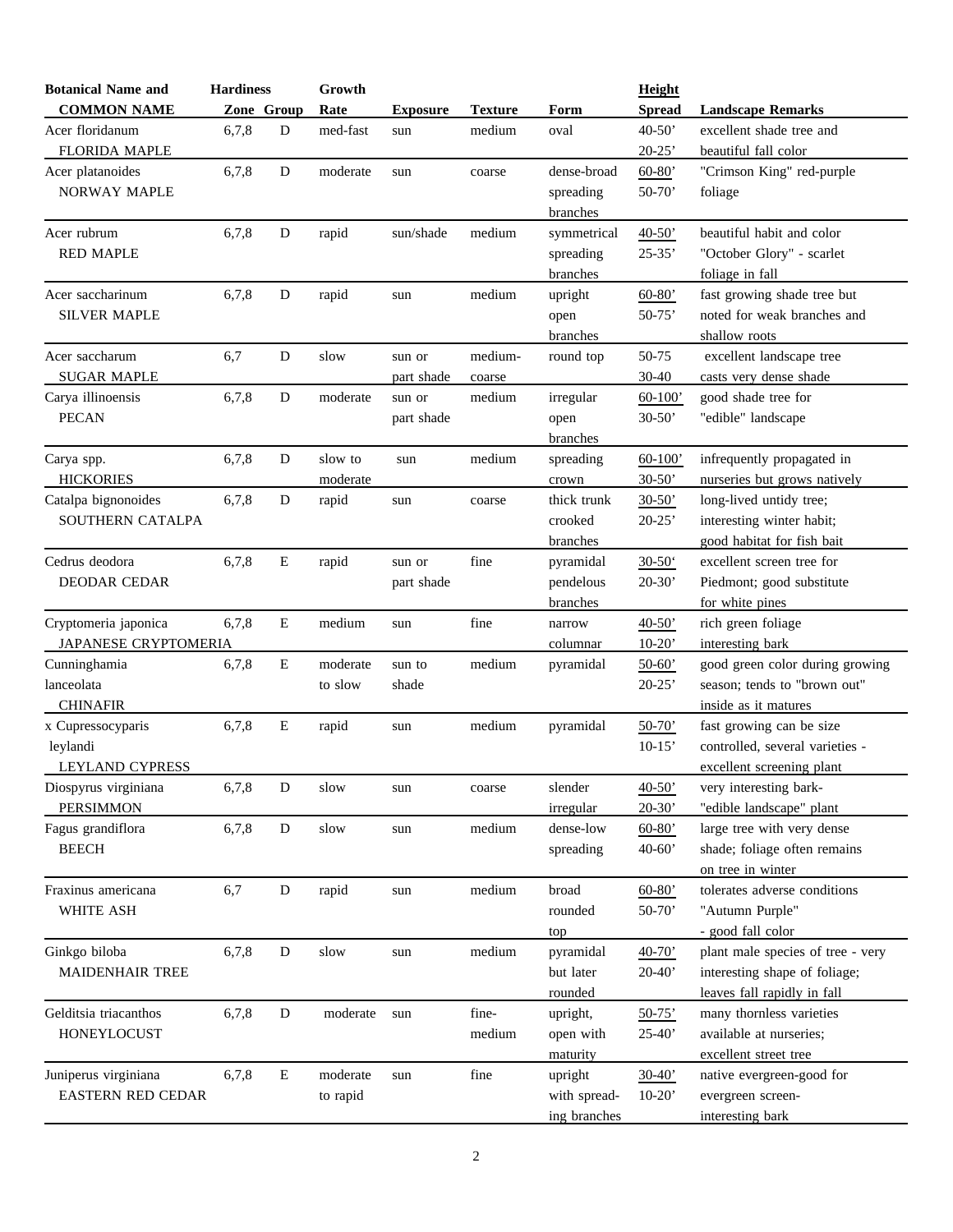| <b>Botanical Name and</b>     | <b>Hardiness</b> |           | Growth   |                 |                |                    | Height        |                                   |
|-------------------------------|------------------|-----------|----------|-----------------|----------------|--------------------|---------------|-----------------------------------|
| <b>COMMON NAME</b>            | Zone Group       |           | Rate     | <b>Exposure</b> | <b>Texture</b> | Form               | <b>Spread</b> | <b>Landscape Remarks</b>          |
| Liquidambar styraciflua       | 6,7,8            | D         | slow     | sun or          | medium         | semi-              | $60-100'$     | excellent landscape tree but in a |
| <b>SWEETGUM</b>               |                  |           |          | part shade      |                | conical            | 50-75         | natural area; fruit is a litter   |
|                               |                  |           |          |                 |                |                    |               | problem in lawn areas             |
| Liriodendron tulipifera       | 6,7,8            | D         | moderate | sun             | coarse         | cylindrical        | $60 - 150'$   | fast growing shade tree           |
| <b>TULIP TREE</b>             |                  |           |          | to rapid        |                | head               | $30-40'$      | branches are brittle              |
| Magnolia grandiflora          | 7,8              | E         | moderate | sun or          | coarse         | symmetrical        | $40 - 60'$    | should be planted where lower     |
| SOUTHERN MAGNOLIA             |                  |           | to rapid | part shade      |                |                    | $25 - 30'$    | branches can grow to ground       |
| Nyssa sylvatica               | 6,7,8            | D         | moderate | sun or          | medium         | open               | $40-60'$      | spectacular red autumn color      |
| <b>BLACK TUPELO-Black Gum</b> |                  |           |          | shade           |                | irregular          | $20-30'$      | good native tree for NC           |
|                               |                  |           |          |                 |                | width              |               |                                   |
| Paulownia tomentosa           | 6,7,8            | D         | rapid    | sun             | coarse         | open crown         | $30-50'$      | best used as accent tree          |
| <b>EMPRESS TREE</b>           |                  |           |          |                 |                | spreading          | $20 - 30'$    |                                   |
|                               |                  |           |          |                 |                | branches           |               |                                   |
| Pinus palustris               | 7,8              | E         | rapid    | sun             | fine           | open               | $80 - 100'$   | susceptible to ice and storm      |
| <b>LONGLEAF PINE</b>          |                  |           |          |                 |                | rounded top        | $25 - 40'$    | damage                            |
|                               |                  |           |          |                 |                | ascending branches |               |                                   |
| Pinus strobus                 | 6,7              | E         | moderate | sun             | fine           | pyramidal          | $80 - 100'$   | good native tree for mountains,   |
| WHITE PINE                    |                  |           |          |                 |                |                    | $30-40'$      | in lower piedmont is marginal     |
| Pinus sylvestris              | 6,7,8            | E         | rapid    | sun             | medium but     | pyramidal          | $40-70'$      | good landscape form and           |
| <b>SCOTCH PINE</b>            |                  |           |          |                 | later becomes  |                    | $15-30'$      | color                             |
|                               |                  |           |          |                 | more open      |                    |               |                                   |
| Pinus taeda                   | 6,7,8            | E         | rapid    | sun to          | fine           | horizontal         | 70-90'        | good windbreak - tolerant of      |
| <b>LOBLOLLY PINE</b>          |                  |           |          | part shade      |                | with ascend-       | $30-40'$      | poor soils                        |
|                               |                  |           |          |                 |                | ing branches       |               |                                   |
| Pistacia chinensis            | 6,7,8            | D         | rapid    | sun             | fine           | rounded            | $40-60'$      | brilliant fall color              |
| <b>CHINESE PISTACHE</b>       |                  |           |          |                 |                |                    | $15-30'$      |                                   |
| Platanus occidentalis         | 6,7,8            | D         | rapid    | sun to          | coarse         | broad              | $70-100'$     | good shade tree - leaves have     |
| <b>SYCAMORE</b>               |                  |           |          | part shade      |                | branches           | $60 - 80'$    | a tendency to drop all            |
|                               |                  |           |          |                 |                | open head          |               | summer long                       |
| Populus nigra                 | 6,7,8            | D         | fast     | sun             | medium         | upright-           | $40-70'$      | fast growing-has many landscape   |
| <b>LOMBARDY POPLAR</b>        |                  |           |          |                 |                | narrow             | $10-12'$      | problems - short-lived            |
| Ouercus alba                  | 6,7,8            | D         | slow     | sun to          | coarse         | broad              | $80 - 100'$   | slow growing but excellent        |
| WHITE OAK                     |                  |           |          | part shade      | medium         | head               | 50-80         | for any landscape                 |
|                               |                  |           |          |                 |                | thick trunk        |               |                                   |
| Quercus coccinea              | 6,7,8            | D         | rapid    | sun             | coarse         | symmetrical        | $60 - 80'$    | good fall color-fast growing oak  |
| <b>SCARLET OAK</b>            |                  |           |          |                 | medium         | round head         | $40 - 50$     | oak                               |
| Quercus nigra                 | 6,7,8            | ${\bf D}$ | rapid    | sun to          | medium         | broad-oval         | $50-75'$      | matures into large shade          |
| <b>WATER OAK</b>              |                  |           |          | part shade      |                | round top          | $30 - 40$     | tree-yellowish fall foliage       |
| Quercus palustris             | 6,7,8            | ${\bf D}$ | rapid    | sun to          | medium         | pyramidal          | $60-80'$      | holds leaves throughout           |
| PIN OAK                       |                  |           |          | part shade      |                | low                | $40 - 50$     | winter                            |
|                               |                  |           |          |                 |                | branches           |               |                                   |
| Quercus phellos               | 6,7,8            | D         | moderate | sun             | fine           | conical in         | 60-80         | often referred to as "Pin Oak"    |
| WILLOW OAK                    |                  |           |          |                 |                | youth,             | $40 - 50$     | because of narrow leaves -        |
|                               |                  |           |          |                 |                | develops           |               | this is incorrect                 |
|                               |                  |           |          |                 |                | rounded crown      |               |                                   |
| Quercus virginiana            | 7,8              | ${\bf E}$ | slow     | sun to          | medium         | wide               | $30 - 50'$    | excellent for coastal areas       |
| LIVE OAK                      |                  |           |          | part shade      |                | spreading          | $50 - 80'$    | if protected from salt spray      |
|                               |                  |           |          |                 |                | branches           |               |                                   |